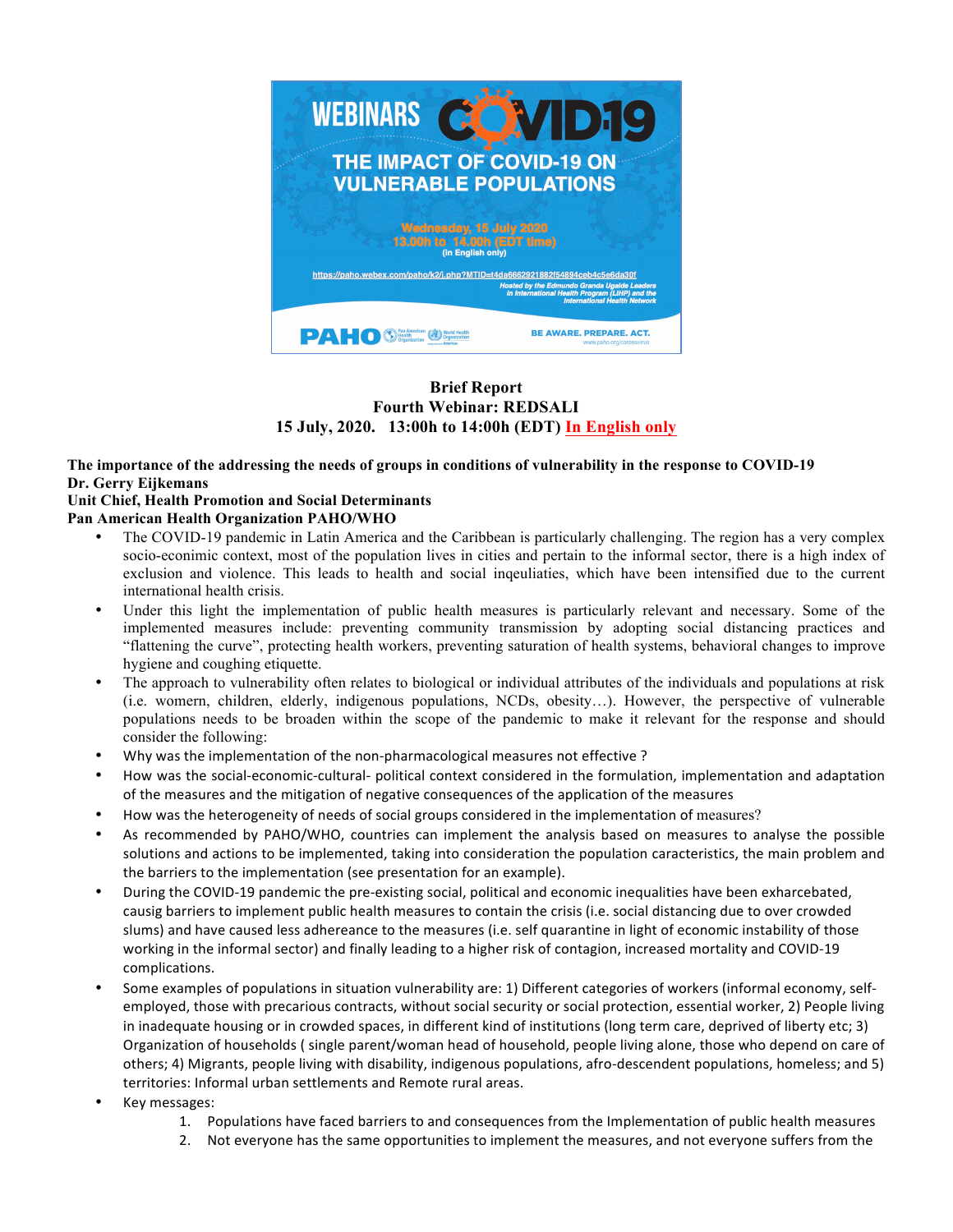non-intended consequences in the same way and intensity

- 3. Local socio-economic and cultural context needs to be taken into account when implementing measures
	- o Measures need to be adapted to context
	- $\circ$  It is essential to implement complementary policies, strategies, actions that reduce the barriers to implementation, and to mitigate the negative effects of the implementation, e.g. social security, social protection, support services, food, etc.
- 4. Community participation is essential
- 5. Role of local governments is key, and a coordination between local and national governments is crucial.
- We should all recognize the window of opportunity that the pandemic is presenting: Firstly, pre-existing inequalities have become more presenting and therefore can be used as an advocacy tool to promote health for all. Secondly, all sectors are interested presenting a context for political change. Thirdly, to strengthen health systems and make them responsive an resilient not only in the contaxt of the pandemic. Lastly, we are facing an opportunity to desing and enable a new normal better for all.

## **Equity and COVID-19**

## **Dr. Ronald Labonté**

#### **Distinguished Research Chair in Globalization and Health Equity University of Ottawa, Canada**

- Some COVID-19 vulnerabilities are: racialized communities, disadvantaged socioeconomic positions, homelessness, informal settlements, patients with pre-existing conditions, serious mental illness, healthcare workers, undocumented migrants and refugees, women, older adults, indigenous communities, socially marginalized groups, drug users and sex workers.
- Peer reviewed studies emphasise five groups for the assessment of the social dterminants of COVID-19 vulnerabilities: 1) Race, ethnicity and systemic bias; 2) Socioeconomic status, occupation and poverty; 3) Physical and environmental conditions; 4) Pre-existing chronic health conditions and poor health behaviours; 5) Inequitable health care. To the date, Racialized inequities of the pandemic is the most cited and most striking.
- As one example, mapped against Chicago neighbourhoods, there are far higher rates of COVID-19 deaths in areas with a high black population. In the US overall, this is borne out in the number of cases/10,000 comparing the Hispanic and Black populations with the White population. A similar profile is followed in the UK.
- Canada also shows the interrelationship between COVID-19 cases and three conditions of vulnerability (high black population, low household income, and household crowding).
- Xenophobia and prejudice have also played a rol during the pandemic. In some areas in Europe Romans have been discriminated and forced to stay in their settlements, which are now under police surveillance. Similar conditions face the hundreds of thousands of African and Asian female migrant domestic workers working in the Middle East, where COVID-19 causes some to lose their jobs with nowhere to go or means to return home, or are forcibly detained indoors by their labour agencies, or are compelled to remain and work 24/7 indoors with employers with increased reports of more physical and sexual abuse. Overall, 70-80% of all new COVID-19 cases in the Gulf states are in migrant workers.
- In some countries the pandemic has been used as an excuse to remove vulnerable populations from their rights.
- Regarding socioeconomic status, occupation and poverty: Poverty will increase as a consequence from the economic collapase, partially caused by the lock-down and pause in the economy, this will lead to increased hunger and associated health problems.
- Forecasts predict that the economic crisis will hit hardest the Region of Latin America and the Caribbean.
- The world faces a hard question, public health lock downs or economic recession? The expected deaths caused by the ecomic lockdown resemble a pandemic.
- In some countries staying home or social distancing is physically impossible. In slums there is no space for social distancing. Staying home in countries in Africa will cause the loss of billions of dolars.
- The most affected essential workers have been health care and other social services staff; but also workers in food stores, pharmacies, transportation, and many others. Many of these are staffed by underpaid and often new immigrant workers. The conditions for immigrants workers are often unsufficient to gurantee safety, however not enough controls have been implemented to prevent and audit it.
- There's wide acceptance that COVID-19 is increasing intra-country inequalities, and likely inequalities worldwide.
- Regarding physical and environmental conditions: these play a role on risk of becoming ill. In India air pollution combines with high rates of poverty, malnutrition, and respiratory disease to cause surprisingly high rates of COVID-19 mortality in infants, young children, and youth.
- Regarding: pre-existing chronic health conditions and poor health behaviours: the disease caused by COVID-19 has been associated with pre-existing conditions such as heartdisease, DM, COPD, HT, Cancer and obesity. These conditions are also known to be more prevalent in the poor.